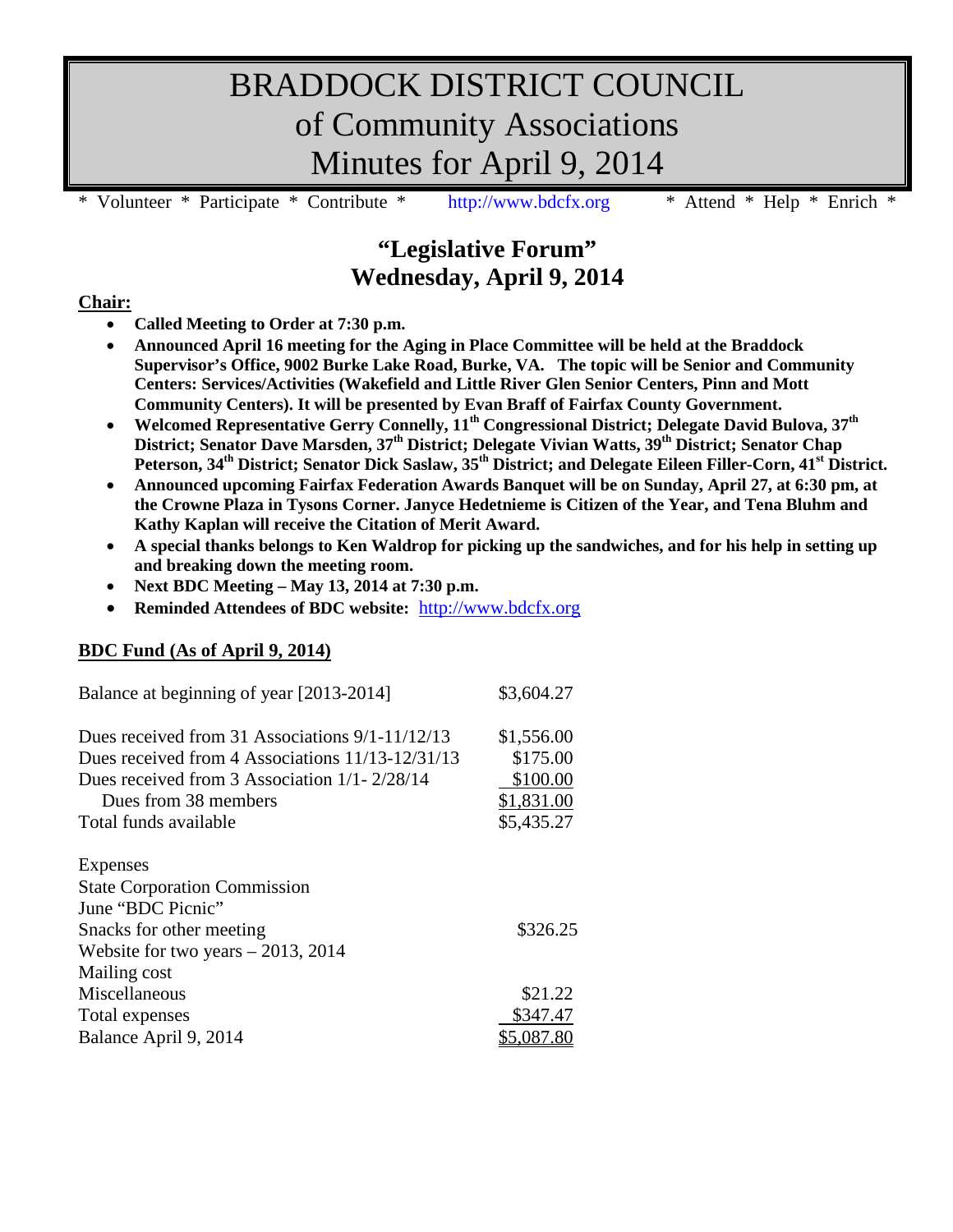### **Braddock Road Beautification**

| Program started February 2008          |            |
|----------------------------------------|------------|
| Total funds collected                  | \$8,616.96 |
| Expenses                               | \$7,592.00 |
| Balance January 8, 2014                | \$1,024.96 |
| <b>Mary Reed Memorial</b>              |            |
| Program started February 2008          |            |
| Total funds collected                  | \$3,923.00 |
| Total                                  | \$3,611.28 |
| Balance April 9, 2014                  | \$311.72   |
| Total Checking Balance – April 9, 2014 | \$6,424.48 |
| Submitted by:                          |            |
| Thomas B. McDonald, Jr.                |            |
| April 9, 2014                          |            |
| Treasurer                              |            |

#### **2013-2104 Proposed Budget**

Budget

|                       |                                     | $200-0$    |
|-----------------------|-------------------------------------|------------|
| Income                |                                     |            |
|                       | Balance August 31, 2013             | \$3,604.27 |
|                       | Dues collections                    | \$2,000.00 |
| Expenses              | <b>State Corporation Commission</b> | \$25.00    |
|                       | June BDC Picnic                     | \$1,100.00 |
|                       | <b>Meeting Snacks</b>               | \$500.00   |
|                       | Administrative expenses             |            |
|                       | Mailing                             | \$75.00    |
|                       | Web-site                            | \$75.00    |
|                       | Miscellaneous                       | \$100.00   |
| <b>Total Expenses</b> |                                     | \$1,875.00 |
|                       | Projected balance August 31, 2014   | \$3,729.27 |

### **Delegate David Bulova, 37th District**

• Medicaid is one of the topics discussed this session. Medicaid premiums have gone up because people who do not have insurance still get sick. There is still a gap with those with no insurance and mandates of the Affordable Care Act to pay less to hospitals. The hospitals agreed to accept less reimbursement. Ethics Reform was handled in a bipartisan effort. Ethics reporting will be done twice a year instead of once. SOL reform is in HB930, the Standard of Learning assessments reform bill, which passed. This will benefit teachers and students alike. Stormwater management programs and other environment issues were passed. He introduced a wine education bill because ABC agents found that businesses had to cease and desist wine tastings. Working with the ABC to work out a deal to close the loophole in the law so businesses could sell wine. A bill concerning scanning or swiping driver's licenses was passed. In years past if your license was scanned, the store could collect all of your information, but now only under certain circumstances can your information be used.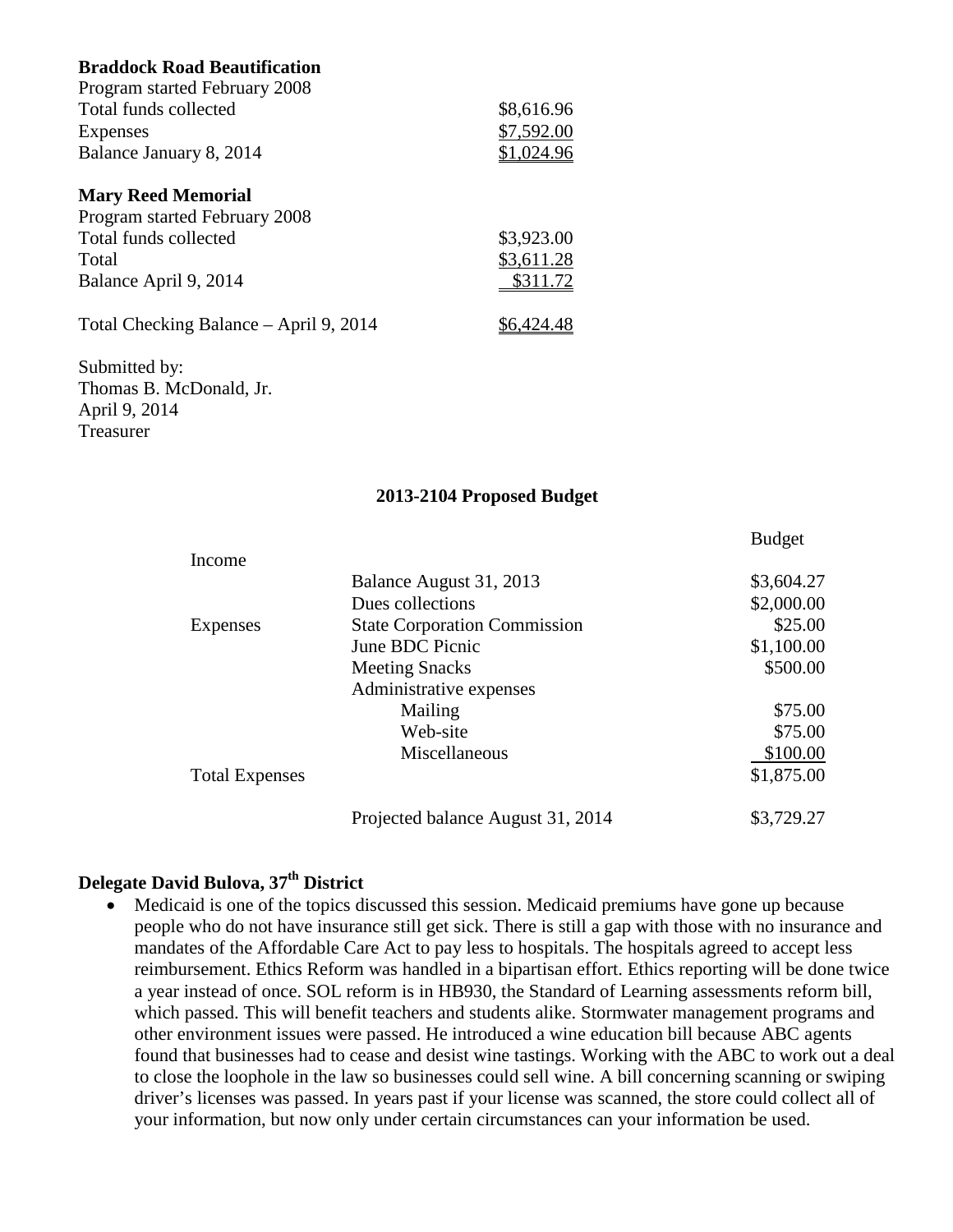# **Senator Dave Madsen, 37th District**

• His district is within the entire Fairfax County boundaries. He discussed Medicaid expansion. He contacted every constituent that had contacted him during session breaks. He listened to everyone and helped correct some misinformation that they had about Medicaid expansions. Businesses and hospitals would be adversely affected if the Medicaid expansion is not approved. SF 38 combined with SF 127 repeals the portion of last year's transportation package that created an additional tax on Hybrid vehicles. A liquor bill was passed that allows citizens to be craft brewers when making no more than 15,000 kegs.

## **Delegate Vivian Watts, 39th District**

• Medicaid expansion has strong support from the business community. Hospitals will be strongly affected because with the Affordable Care Act they agreed to accept smaller payments. Without the Medicaid expansion, some hospitals will struggle with the strong possibility of closing. Mental health issues were strongly discussed during this session. There are many parts to mental health issues and treatments. There is a strong impact on mental health issues in local jails. Jail populations average 50% mental issues with 25 % having mental crises. In local jurisdictions there needs to be a safe place to live and get treatment. What is the best way to deal with these crises for mental health? She has a task force dealing with child support. Costs have gone up tremendously concerning child support. A bill passed to help in this issue. Still working on the NOVA parking problems even though the bill did not pass this session.

## **Representative Gerry Connolly, 11th Congressional District**

• There is \$4.35 million stimulus award for bridge construction. Additionally, Dunn Loring received a \$1.9 billion award giving 30% of phase II for metro. He agrees with the others that Medicaid expansion is very important to pass in the Virginia Assembly. It will bring \$9.6 billion to Virginia which will cover \$1.6 billion in uncompensated care. Everyone pays for uncompensated care. He contacted all 140 members of the Virginia Assembly urging them to pass the Medicaid expansion.

# **Senator Chap Peterson, 34th District**

• Bill SB 228 Baily Law – passed regarding the selling of diseased animals. Pet shops were selling sick animals with no compensation to the owners. This law requires a pet dealer to reimburse certain veterinary fees when a consumer returns or retains a diseased dog or cat that has been certified by a veterinarian as being unfit for purchase. Solar freedom bill involves HOAs restrictions on solar panels. A Solar Freedom Bill was passed that allows owners to get solar panels without HOAs giving blanket prohibitions. License plate readers have been used by police here and other jurisdictions but in VA the police have to have probable cause or a warrant to scan your car license plates. Virginia has strong controls on information collection.

## **Senator Richard "Dick" Saslaw, 35th District**

• The tax on hybrid vehicles was repealed. You can now get reimbursed on the tax you paid this year. Bill SB 260 was passed concerning Mental Health issues. Bill passed on Ethics that requires twice yearly update on information. "You can legislate guidelines but you cannot legislate ethics." DC has the strictest laws but look what happened there. MD has strict laws as well but problems occurred there also. "If you have to ask, then do not do it." Football concussions were discussed. Medicaid subsidized two state hospitals for indigent care with \$137 million. He is in favor of expanding Medicaid. Starting July 1, 2014, Dominion Power will start burying lines underground. The first year your electric bill will increase by 70 cents. It will take 10-12 years to complete. Please contact him about Medicaid expansion--send letter now.